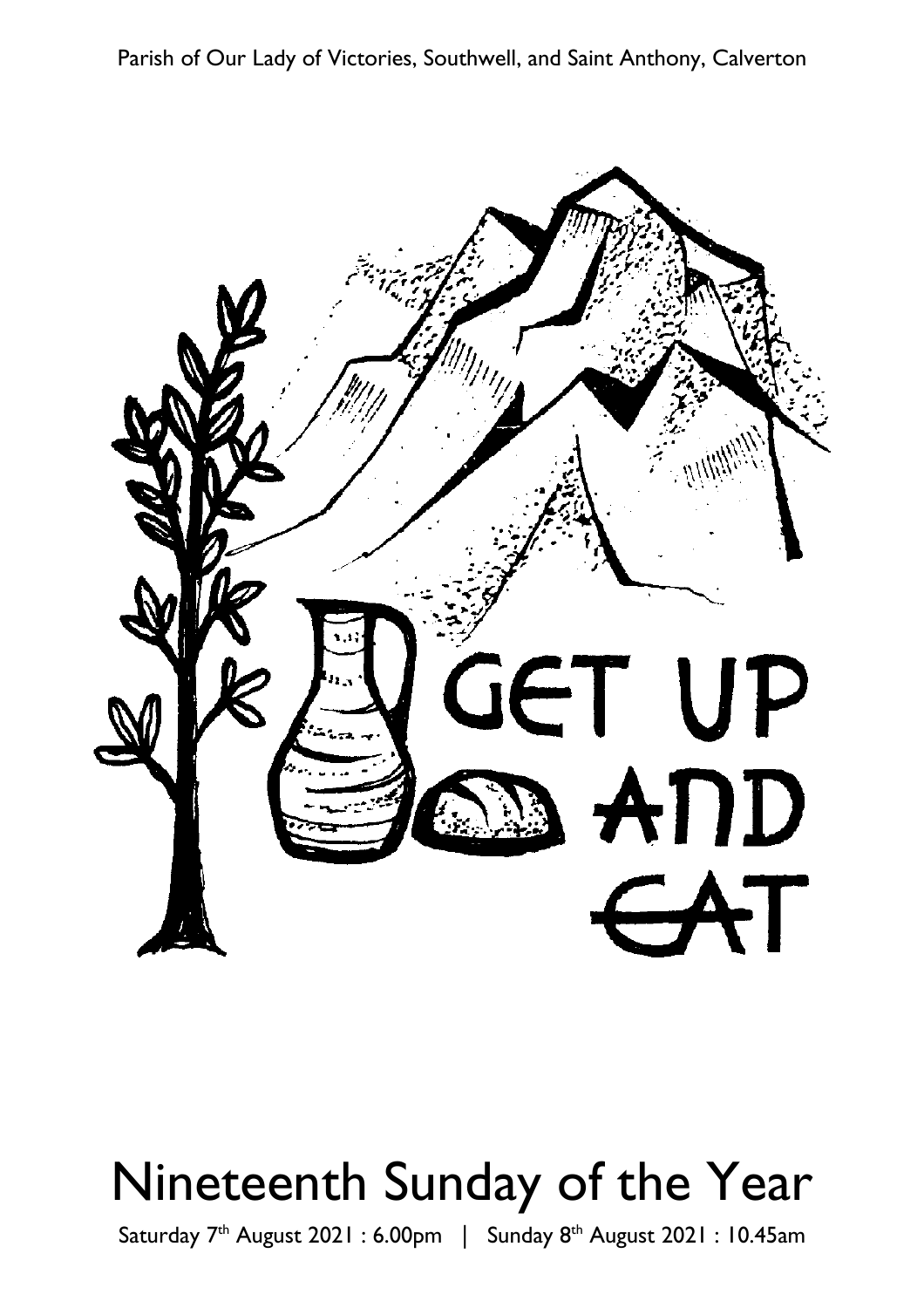In order to comply with the Bishop's guidelines on celebrating Masses in the covid-19 period there'll be some differences in that way we come to Mass and the way Mass is celebrated. These were outlined to you when you book for Mass, and are detailed in the parish newsletter. Please take a few moments before Mass to remind yourself of these guidelines, and please follow these directions, recognise that those stewards asking you to follow the directions are volunteers themselves:

- **※** Please don't attend if you show any symptoms of covid-19;
- $\overline{∗}$  Try to arrive no earlier than half an hour before Mass, and no later than ten minutes before Mass, to allow time for each person to enter one-by-one;
- **※** Please wait outside church if the narthex (lobby) isn't empty to enter:
- $\Phi$  Entry will be via the main door of the church;
- **※** Ensure you bring a mask to wear throughout the time in church (which is strongly recommended) except when receiving Holy Communion;
- $\Phi$  Please use the hand-sanitiser (provided) on arrival;
- $\overline{∗}$  Please take one of these Mass Sheets, and a Newsletter, and take them home with you after Mass;
- $\Phi$  Put your weekly offering into the basket in the narthex;
- There won't be any holy water available, the repository will be closed, and there are no Catholic papers currently available;
- $\overline{∗}$  Please sit on the seat to which you are directed, following the (marked) one-way system. Seating will be from the front of church first, and parishioners will be seated at one-and-a-halfmetre intervals (in Southwell it might be possible to seat couples next to each other, and families in a single pew; in Calverton the chairs have been laid out singularly, and so each person, except for babes-in-arms, will be at a one-and-a-halfmetre distance from the next person):
- $\overline{∗}$  Please avoid any contact with other parishioners; please don't speak before Mass unless necessary;
- $\Phi$  Only the disabled toilet will be available for use, and only if absolutely necessary. If you do use the toilet, please do so before you are seated, and then go to your seat (in Southwell, by exiting the church hall lobby, walking around the side of the church, and re-entering the church through the main door, following the one-way system);
- \* Windows and doors will be open to enable as much ventilation as possible;
- $\Phi$  During Mass there are some differences in the celebration, in particular:
	- o There will be no congregational singing;
	- o Responses will be made with quiet voices;
	- o There will be no ministries (eg altar servers, readers);
	- o There will be no sign of peace;
- ₩ When receiving Holy Communion please follow the one-way system, and allow plenty of space between you and the person in front:
- ₩ Whether leaving church at the end of Mass please follow the one-way system, out into the car park (in Southwell, through the parish hall lobby) and please leave immediately.

As the start of Mass all STAND, and with Father Simon proclaim the entrance antiphon.

#### Cf. Psalm 73:20.19.22.23

Look to your covenant, O Lord, and forget not the life of your poor ones for ever. Arise, O God, and defend your cause, and forget not the cries of those who seek you.

### **Fntrance Rites**

In the name of the Father, and of the Son, and of the Holy Spirit. Amen

The grace of our Lord Jesus Christ, and the love of God, and the communion of the Holy Spirit be with you all.

And with your spirit.

Brothers and sisters, let us acknowledge our sins, and so prepare ourselves to celebrate the sacred mysteries.

I confess to almighty God, and to you, my brothers and sisters, that I have greatly sinned, in my thoughts and in my words, in what I have done and in what I have failed to do, through my fault, through my fault, through my most grievous fault; therefore I ask blessed Mary ever-Virgin, all the Angels and Saints, and you, my brothers and sisters, to pray for me to the Lord our God.

May almighty God have mercy on us, forgive us our sins, and bring us to everlasting life. Amen

Lord, have mercy. Lord, have mercy. Christ, have mercy. Christ, have mercy. Lord, have mercy. Lord, have mercy.

Glory to God in the highest,

and on earth peace to people of good will. We praise you, we bless you, we adore you, we glorify you, we give you thanks for your great glory, Lord God, heavenly King, O God, almighty Father. Lord Jesus Christ, Only Begotten Son, Lord God, Lamb of God, Son of the Father, you take away the sins of the world, have mercy on us; you take away the sins of the world, receive our prayer: you are seated at the right hand of the Father, have mercy on us. For you alone are the Holy One, you alone are the Lord, you alone are the Most High, lesus Christ. with the Holy Spirit, in the glory of God the Father. Amen.

At the end of the Collect all respond:

... God for ever and ever. Amen All SIT.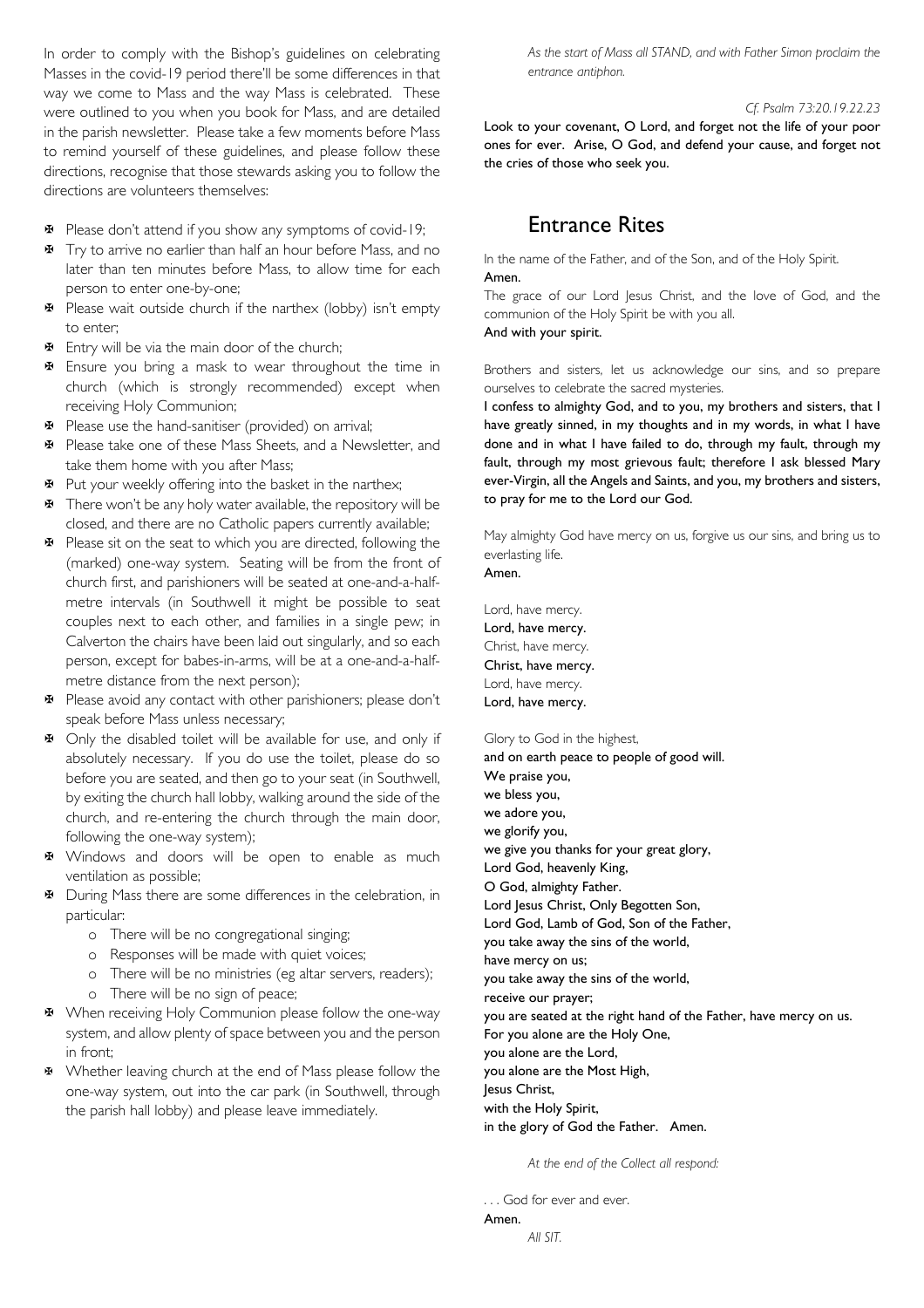## Liturgy of the Word

The first reading is taken from the first book of the Kings (19:4-8): The angel gives Elijah food to reach the mountain of God.

The word of the Lord. Thanks be to God.

The responsorial is taken from Psalm 33(34):2-9:

#### Taste and see that the Lord is good.

The second reading is taken from the letter of Saint Paul to the Ephesians (4:30-5:2): Forgive each other as readily as God forgave vou.

The word of the Lord. Thanks be to God.

All STAND.

The Gospel Acclamation is sung by Father Simon alone.

The Gospel is taken from Saint John (6:41-51): Anyone who eats this bread will live for ever.

The Lord be with you. And with your spirit. A reading from the holy Gospel according to John. Glory to you, O Lord.

At the end of the Gospel:

The Gospel of the Lord. Praise to you, Lord Jesus Christ.

All SIT for the homily, preached by Father Simon.

All STAND as we proclaim our Profession of Faith:

I believe in one God, the Father almighty, maker of heaven and earth, of all things visible and invisible.

I believe in one Lord Jesus Christ, the Only Begotten Son of God, born of the Father before all ages. God from God, Light from Light, true God from true God, begotten, not made, consubstantial with the Father; through him all things were made. For us men and for our salvation he came down from heaven, and by the Holy Spirit was incarnate of the Virgin Mary, and became man. For our sake he was crucified under Pontius Pilate, he suffered death and was buried, and rose again on the third day in accordance with the Scriptures. He ascended into heaven and is seated at the right hand of the Father. He will come again in glory to judge the living and the dead and his kingdom will have no end.

I believe in the Holy Spirit, the Lord, the giver of life, who proceeds from the Father and the Son, who with the Father and the Son is adored and glorified, who has spoken through the prophets.

I believe in one, holy, catholic and apostolic Church. I confess one baptism for the forgiveness of sins and I look forward to the resurrection of the dead and the life of the world to come. Amen.

## Liturgy of the Eucharist

As the gifts are prepared all respond:

Blessed are you. Lord God of all creation, for through your goodness we have received the bread we offer you: fruit of the earth and work of human hands, it will become for us the bread of life. Blessed he God forever

Blessed are you, Lord God of all creation, for through your goodness we have received the wine we offer you: fruit of the vine and work of human hands, it will become our spiritual drink.

#### Blessed be God for ever.

After the altar and gifts have been prepared all STAND:

Pray brothers and sisters, that my sacrifice and yours may be acceptable to God, the almighty Father.

May the Lord accept the sacrifice at your hands, for the praise and glory of his name, for our good and the good of all his holy Church.

After the Prayer over the Offerings the Preface begins:

The Lord be with you. And with your spirit. Lift up your hearts. We lift them up to the Lord. Let us give thanks to the Lord our God. It is right and just.

At the end of the Preface:

Holy, Holy, Holy Lord God of hosts. Heaven and earth are full of your glory. Hosanna in the highest. Blessed is he who comes in the name of the Lord. Hosanna in the highest.

The congregation is invited to SIT during the Eucharistic Prayer.

During the Eucharistic Prayer.

The mystery of the Faith:

When we eat this Bread and drink this Cup. we proclaim your Death, O Lord, until you come again.

At the end of the Eucharistic Prayer:

Through him. and with him. and in him. O God, almighty Father, in the unity of the Holy Spirit, all glory and honour is yours, for ever and ever. Amen

All STAND.